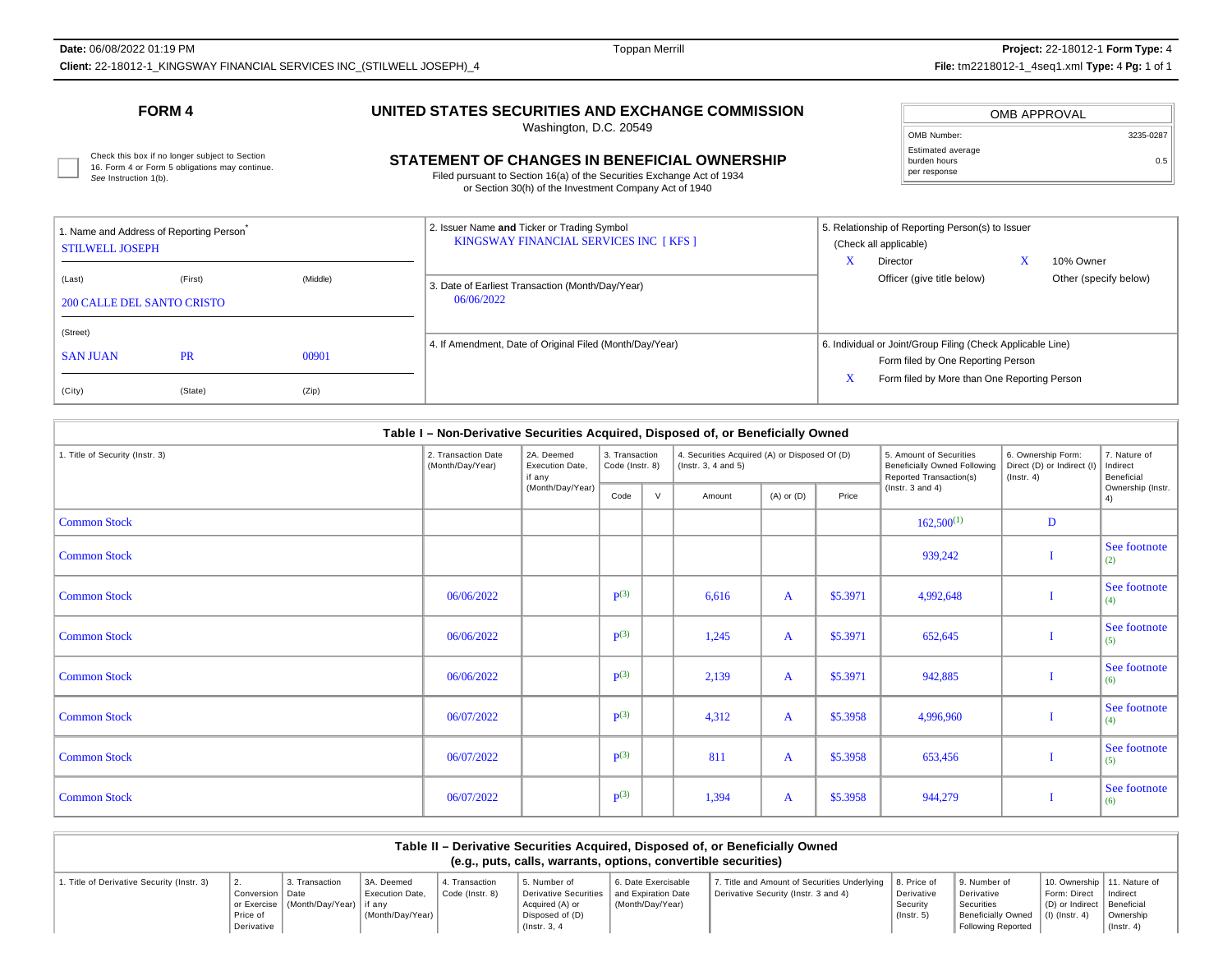|                                                                                             |           | Security |          |                       |        | and $5)$ |     |             |            |       |                        | Transaction(s)<br>( $lnstr. 4$ ) |  |
|---------------------------------------------------------------------------------------------|-----------|----------|----------|-----------------------|--------|----------|-----|-------------|------------|-------|------------------------|----------------------------------|--|
|                                                                                             |           |          |          |                       |        |          |     | Date        | Expiration |       | Amount or<br>Number of |                                  |  |
|                                                                                             |           |          |          | Code                  | $\vee$ | (A)      | (D) | Exercisable | Date       | Title | Shares                 |                                  |  |
| 1. Name and Address of Reporting Person <sup>*</sup><br>STILWELL JOSEPH                     |           |          |          | 10% Owner<br>Director |        |          |     |             |            |       |                        |                                  |  |
| (Last)                                                                                      | (First)   |          | (Middle) |                       |        |          |     |             |            |       |                        |                                  |  |
| 200 CALLE DEL SANTO CRISTO                                                                  |           |          |          |                       |        |          |     |             |            |       |                        |                                  |  |
| (Street)                                                                                    |           |          |          |                       |        |          |     |             |            |       |                        |                                  |  |
| <b>SAN JUAN</b>                                                                             | <b>PR</b> |          | 00901    |                       |        |          |     |             |            |       |                        |                                  |  |
| (City)                                                                                      | (State)   |          | (Zip)    |                       |        |          |     |             |            |       |                        |                                  |  |
| 1. Name and Address of Reporting Person <sup>*</sup><br><b>Stilwell Value LLC</b>           |           |          |          | <b>Director</b>       |        |          |     |             |            |       |                        |                                  |  |
| (Last)                                                                                      | (First)   |          | (Middle) |                       |        |          |     |             |            |       |                        |                                  |  |
| 111 BROADWAY, 12TH FLOOR                                                                    |           |          |          |                       |        |          |     |             |            |       |                        |                                  |  |
| (Street)                                                                                    |           |          |          |                       |        |          |     |             |            |       |                        |                                  |  |
| <b>NEW YORK</b>                                                                             | <b>NY</b> |          | 10006    |                       |        |          |     |             |            |       |                        |                                  |  |
| (City)                                                                                      | (State)   |          | (Zip)    |                       |        |          |     |             |            |       |                        |                                  |  |
| 1. Name and Address of Reporting Person <sup>*</sup><br>STILWELL ASSOCIATES L P             |           |          |          | 10% Owner             |        |          |     |             |            |       |                        |                                  |  |
| (Last)                                                                                      | (First)   |          | (Middle) |                       |        |          |     |             |            |       |                        |                                  |  |
| 111 BROADWAY, 12TH FLOOR                                                                    |           |          |          |                       |        |          |     |             |            |       |                        |                                  |  |
| (Street)                                                                                    |           |          |          |                       |        |          |     |             |            |       |                        |                                  |  |
| <b>NEW YORK</b>                                                                             | <b>NY</b> |          | 10006    |                       |        |          |     |             |            |       |                        |                                  |  |
| (City)                                                                                      | (State)   |          | (Zip)    |                       |        |          |     |             |            |       |                        |                                  |  |
| 1. Name and Address of Reporting Person <sup>*</sup><br>Stilwell Activist Fund, L.P.        |           |          |          | 10% Owner             |        |          |     |             |            |       |                        |                                  |  |
| (Last)                                                                                      | (First)   |          | (Middle) |                       |        |          |     |             |            |       |                        |                                  |  |
| 111 BROADWAY, 12TH FLOOR                                                                    |           |          |          |                       |        |          |     |             |            |       |                        |                                  |  |
| (Street)                                                                                    |           |          |          |                       |        |          |     |             |            |       |                        |                                  |  |
| <b>NEW YORK</b>                                                                             | <b>NY</b> |          | 10006    |                       |        |          |     |             |            |       |                        |                                  |  |
| (City)                                                                                      | (State)   |          | (Zip)    |                       |        |          |     |             |            |       |                        |                                  |  |
| 1. Name and Address of Reporting Person <sup>*</sup><br>Stilwell Activist Investments, L.P. |           |          |          | 10% Owner             |        |          |     |             |            |       |                        |                                  |  |
| (Last)                                                                                      | (First)   |          | (Middle) |                       |        |          |     |             |            |       |                        |                                  |  |
| 111 BROADWAY, 12TH FLOOR                                                                    |           |          |          |                       |        |          |     |             |            |       |                        |                                  |  |